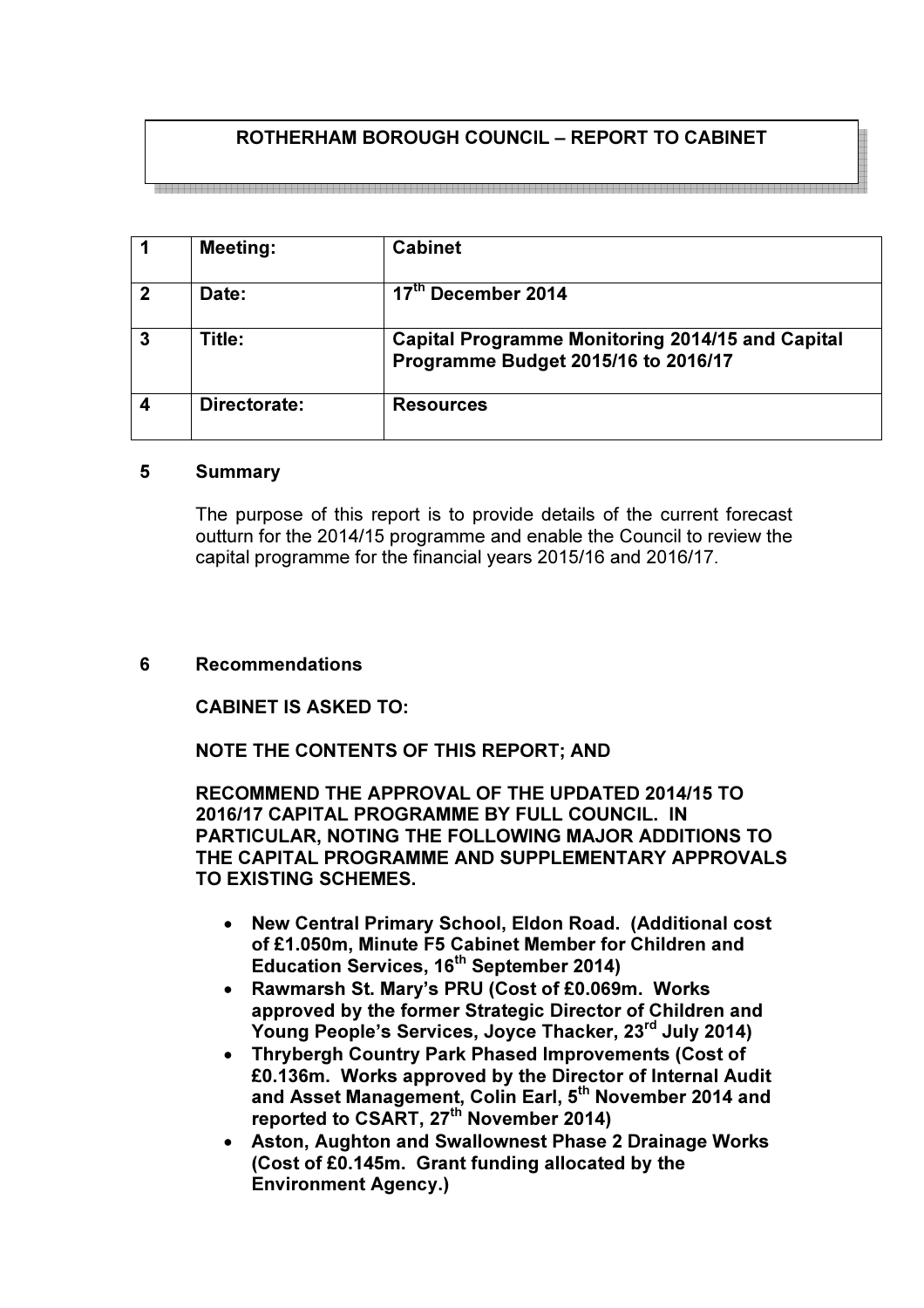• Bailey House Renovation project (Additional cost of £0.034m approved by CSART, 23<sup>rd</sup> October 2014. Original project approval, Minute C34 Cabinet, 21<sup>st</sup> July 2010).

Where not funded by grant or by the service, the revenue implications from these schemes has been built into the Council's MTFS assumptions.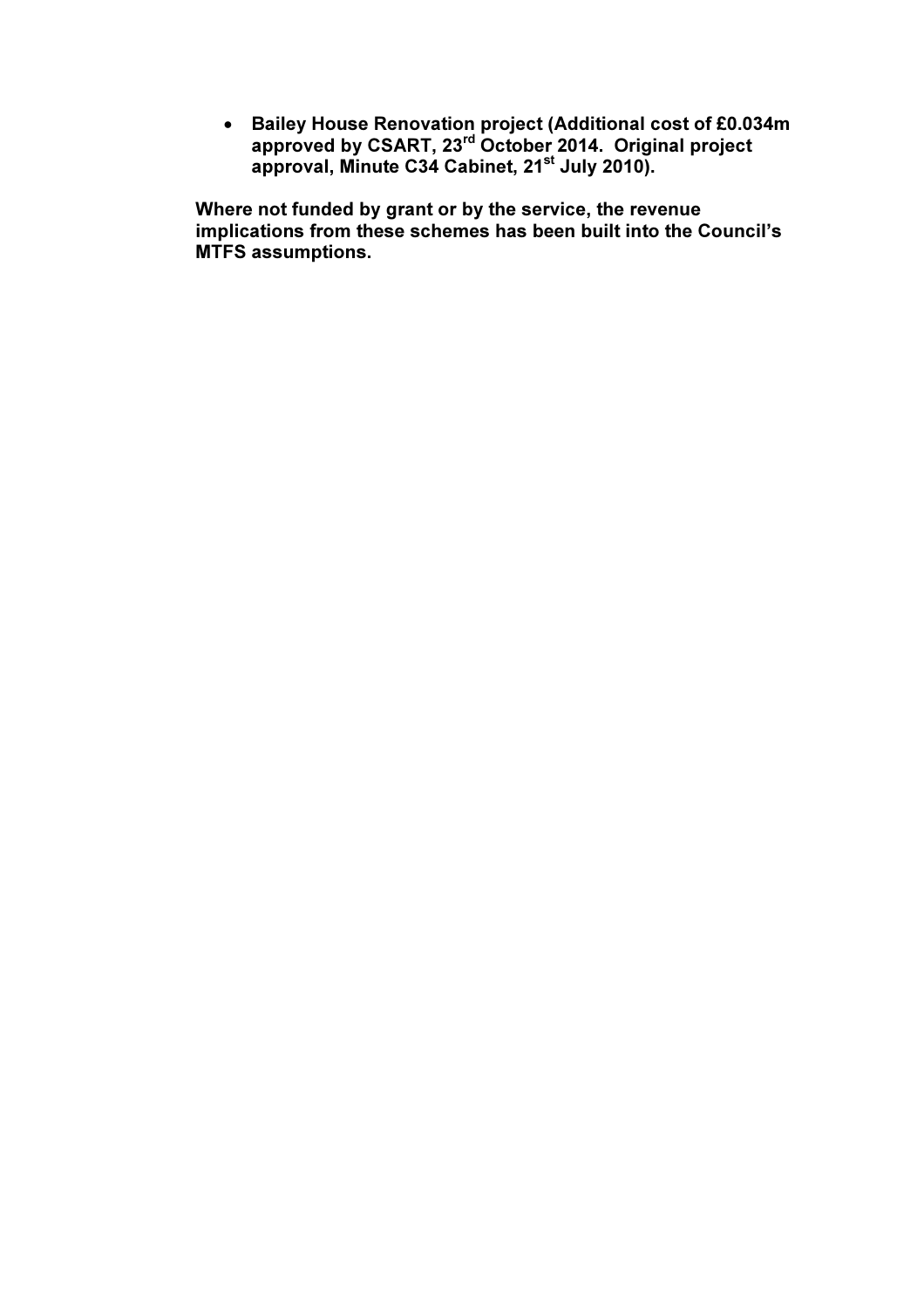# 7 Proposals and Details

#### 7.1 Background - The Capital Programme 2014/15 to 2016/17

The budget process that led to the original Capital Programme for 2014/15 to 2016/17, ensured that the Council's capital investment plans were aligned with its strategic priorities and vision for Rotherham.

In order to maintain that strategic link, and make best use of the capital resources available to the Council, it is important that this programme is kept under regular review and where necessary revisions are made. This programme was last reviewed in September 2014, and has now been the subject of a further review, the results of which are reflected in the Directorate summary table presented below. A detailed analysis of the programme for each Directorate is attached at Appendices 1 to 4.

The financial implications of the Programme are reflected in the Council's Medium Term Financial Strategy (MTFS) and Treasury Management and Investment Strategy.

|                                                 | 2014/15<br><b>Revised</b><br><b>Estimate</b> | 2014/15<br>Variance<br>from<br>Last<br><b>Report</b> | 2015/16<br><b>Estimate</b> | 2015/16<br>Variance<br>from<br>Last<br><b>Report</b> | 2016/17<br><b>Estimate</b> | 2016/17<br>Variance<br>from Last<br><b>Report</b> |
|-------------------------------------------------|----------------------------------------------|------------------------------------------------------|----------------------------|------------------------------------------------------|----------------------------|---------------------------------------------------|
| <b>Directorate</b>                              | £m                                           | £m                                                   | £m                         | £m                                                   | £m                         | £m                                                |
| Children & Young<br>People's Service            | 11.896                                       | $-0.138$                                             | 9.263                      | $+1.227$                                             | 2.694                      | 0                                                 |
| Environment &<br>Development<br><b>Services</b> | 28.821                                       | $-0.579$                                             | 16.089                     | $+5.431$                                             | 3.929                      | $+2.729$                                          |
| Neighbourhoods<br>& Adult Services              | 36.449                                       | $-0.651$                                             | 30.606                     | $+1.093$                                             | 27.631                     | $-0.431$                                          |
| Resources                                       | 2.749                                        | $-0.430$                                             | 0.671                      | $-0.331$                                             | 1.283                      | $+0.281$                                          |
| <b>TOTAL</b>                                    | 79.915                                       | $-1.798$                                             | 56.629                     | +7.420                                               | 35.537                     | $+2.579$                                          |

This updated programme has been prepared in light of the capital resources known to be available to the Council over these financial years, and estimated on a prudent basis.

The Council is continuing to undertake a comprehensive review of its assets and buildings portfolio, with the aim to rationalise both its operational and nonoperational asset holdings, which may contribute both a future capital receipt and a revenue saving.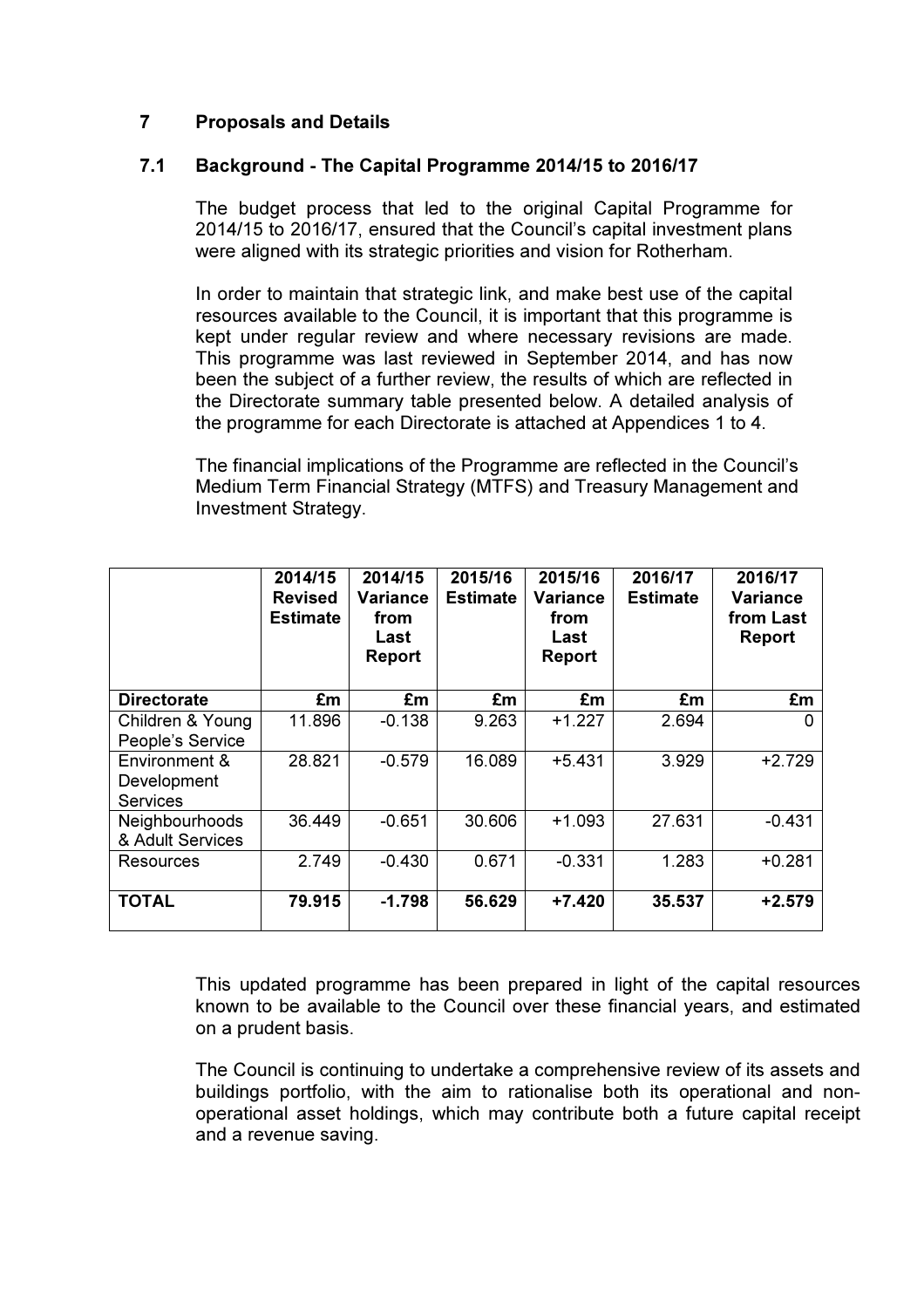#### 7.2 Children and Young People's Services Capital Programme 2014/15 to 2016/17

The revised proposed spend for 2014/15 is £11.896m, with a further £11.957m of investment in the remaining two years of the current programme.

A copy of the current full programme is attached to this report at Appendix 1. Commentary on the main aspects of the programme and the nature of the spend is given below, including schemes at several schools across the Borough required to address the increase in pupil numbers, including the central Rotherham catchment areas where the problem is particularly acute.

#### Primary Schools

Spend on Primary Schools is estimated to be £5.594m in 2014/15, with a further £5.249m of planned spend in 2015/16 to 2016/17. The major investments to note in this area are:

- Work was completed in April 2014 on the Autism Resource at Flanderwell Primary School (£0.205m in 2014/15). This resource will cater for 10 pupils who will benefit from a purpose built facility.
- Works have now been completed on the expansion of Wath CE Primary School (£1.085m in 2014/15). This project has seen the renovation of existing classroom and toilet areas.
- Works have now been completed at Dalton Listerdale Junior & Infant School (£1.266m in 2014/15). This project has seen a permanent expansion of the school, creating a further four classrooms.
- Works have now been completed at Badsley Moor Infants School (£0.212m in 2014/15) to construct an extension to form a new main entrance area to the school, together with the conversion of classrooms to form an IT suite and administrative areas. Works have also been carried out to the dining room of £0.023m, funded from the Universal Free School Meals grant, which is discussed in more detail below.
- Works have now commenced on site at the **New Central Primary** School to be located on Eldon Road Allotment site (£1.500m in 2014/15 and £4.889m in 2015/16). At the meeting of 16<sup>th</sup> September 2014, Cabinet Member for Children and Education Services approved a tender from Wildgoose Construction for this work. This has led to an increase in the 2015/16 budget for this project of £1.050m. This project will be the subject of a further Cabinet report, as other budgetary pressures arising from the relocation of the allotments and fit out costs, are currently being reviewed. Works are programmed to complete by September 2015.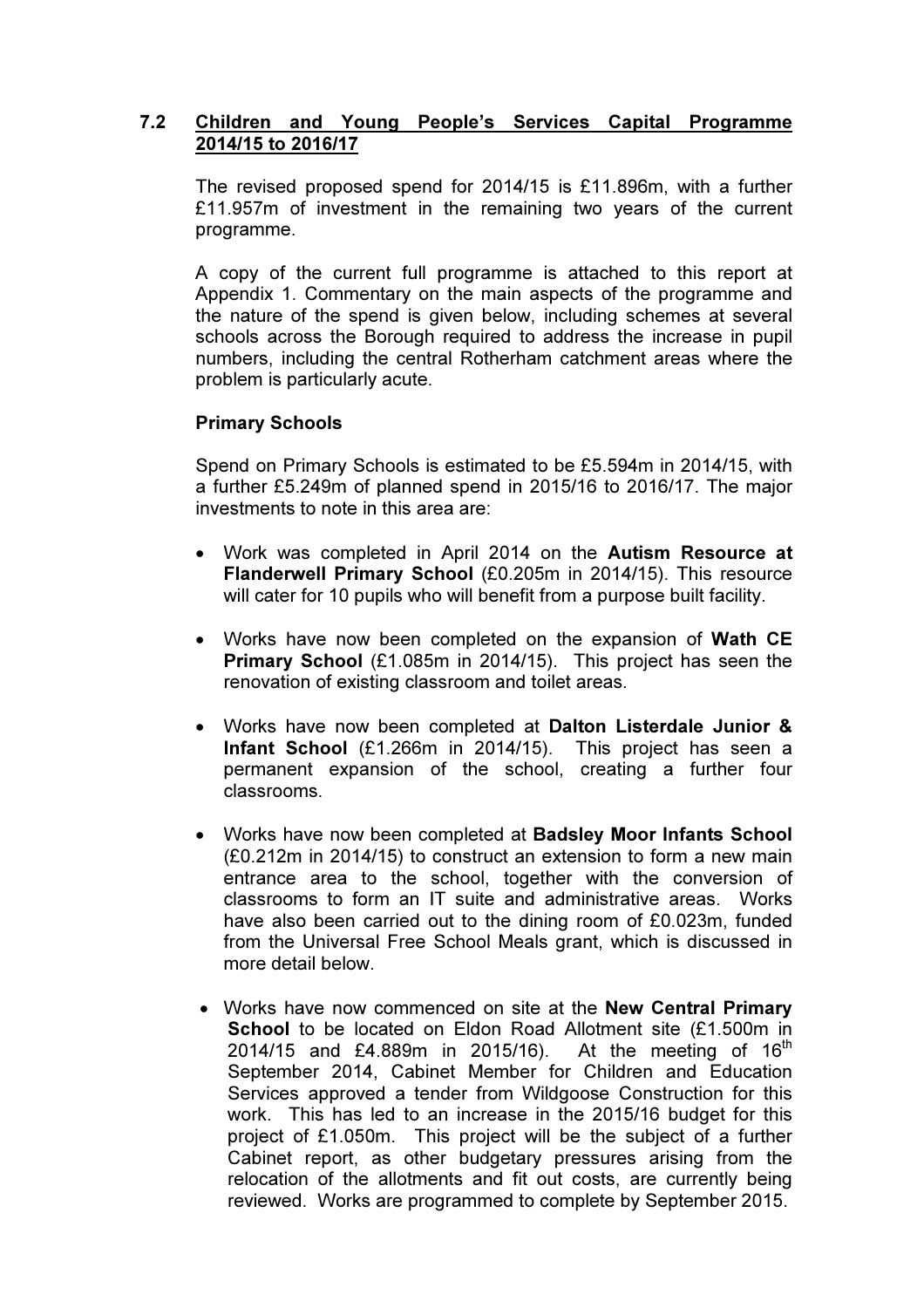- Work was completed at the beginning of September on an additional one classroom block at Brampton Ellis Junior School (£0.186m in 2014/15).
- Work was completed at the end of August on an extension to form an additional classroom facility at Thurcroft Infants School (£0.128m in 2014/15).
- The Council has received grant funding of £0.600m in 2014/15 in respect of works required to meet the Government's requirement to provide Free School Meals to infant school pupils. The monies are being spent on capital works to kitchens, including extensions and new kitchen equipment.
- Works have been undertaken at Rawmarsh St. Mary's to allow the facility to be used as a Pupil Referral Unit (PRU); (£0.069m in 2014/15). These works are being funded by borrowing, the costs of which are being covered by the Directorate.

#### Secondary Schools

- Maltby Academy (£1.006m in 2014/15). The Council continues to have an interest in the buildings until finalisation of the proposed long term lease of the assets to the Academy and is providing professional and technical support for the project. Building works have now been completed and the school have taken possession of the new buildings.
- Works have now commenced on the 18 block classroom extension at Wickersley School and Sports College (£1.600m in 2014/15 and £1.303m in 2015/16). This work had been delayed owing to the need to obtain approval from the PFI funders. The work, which is required in order to address an increase in pupil numbers, is now due to be completed for October 2015.

#### Other Projects

The other major investments to note are:

- Using Government funding minor enhancement works are carried out at schools. The spend on the Capitalised Minor Enhancements programme in 2014/15 is estimated to be £2.019m, these works include:
	- $\circ$  Refurbishment works at The Bridge, required as the facility is being brought under the control of Newman School.
	- o Roofing works at Redscope Primary School.
	- o An extension and refurbishment works at Rawmarsh Sandhill Primary.
	- o Replacement windows at Swinton Comprehensive School.
	- o Replacement windows at Kiveton Park Meadows Junior School.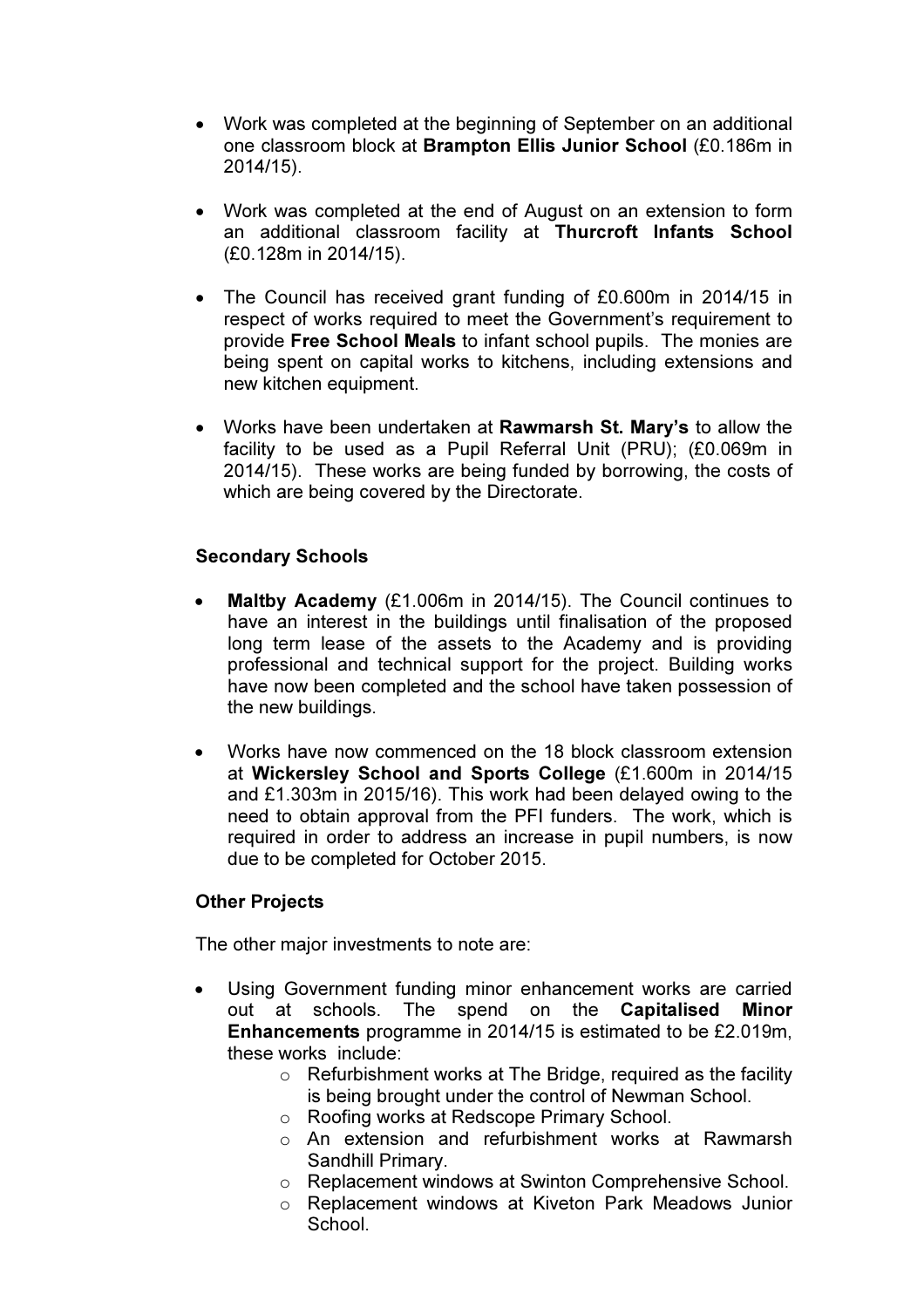- o Repair works and alterations to the School Hall and School House at Wales Primary.
- o A further £3.6m is due to be spent on similar schemes in the remaining years of this programme.
- Devolved Formula Capital Grant (DFCG) is paid annually to schools for them to use on small capital projects. In 2014/15 £1.176m is estimated to be spent with a further £1.368m to be allocated in subsequent years.
- Investment is continuing in the Property Adaptations programme (£0.262m in 2014/15), which will deliver greater capacity in terms of fostering placement.
- Investment is also continuing in the Entitlement for Early Years Provision project (£0.079m in 2014/15 and £0.187m in 2015/16), which will allow 2 year olds to take up free early education entitlement. The spend has been re-profiled to reflect changes in the childcare market, which has led to a review of the method of allocating the capital grant. This will be the subject of a further Cabinet report.

# Environment and Development Services (EDS) Capital Programme 2014/15 to 2016/17

The revised 2014/15 forecast programme is £28.821m, with total planned expenditure over the remaining period of the programme of £20.018m. A copy of the full programme is attached to this report at Appendix 2. Commentary on the main aspects of the EDS programme, that are contributing to the regeneration of the Borough and the enhancement of its infrastructure and the changes to planned spend, are shown below. The presentation of the report has changed this quarter, and is now consistent with the Directorate structure.

# Planning, Regeneration & Cultural Services

#### Customer & Culture Services (£0.759m in 2014/15 nothing programmed beyond)

- Catcliffe Glass Cone, the emergency work on the tower is now complete (£0.027m). The project came in under budget as only work on essential maintenance was completed, the cone is now safe and secure. Further work on the ground would be required if access was to be given to the general public, this is not seen as an option at the moment.
- In view of the asbestos and re-wiring issues encountered during initial investigations at Wath Library, the building has been included in a full review of Wath town centre properties that are of similar construction. This review will determine whether the project should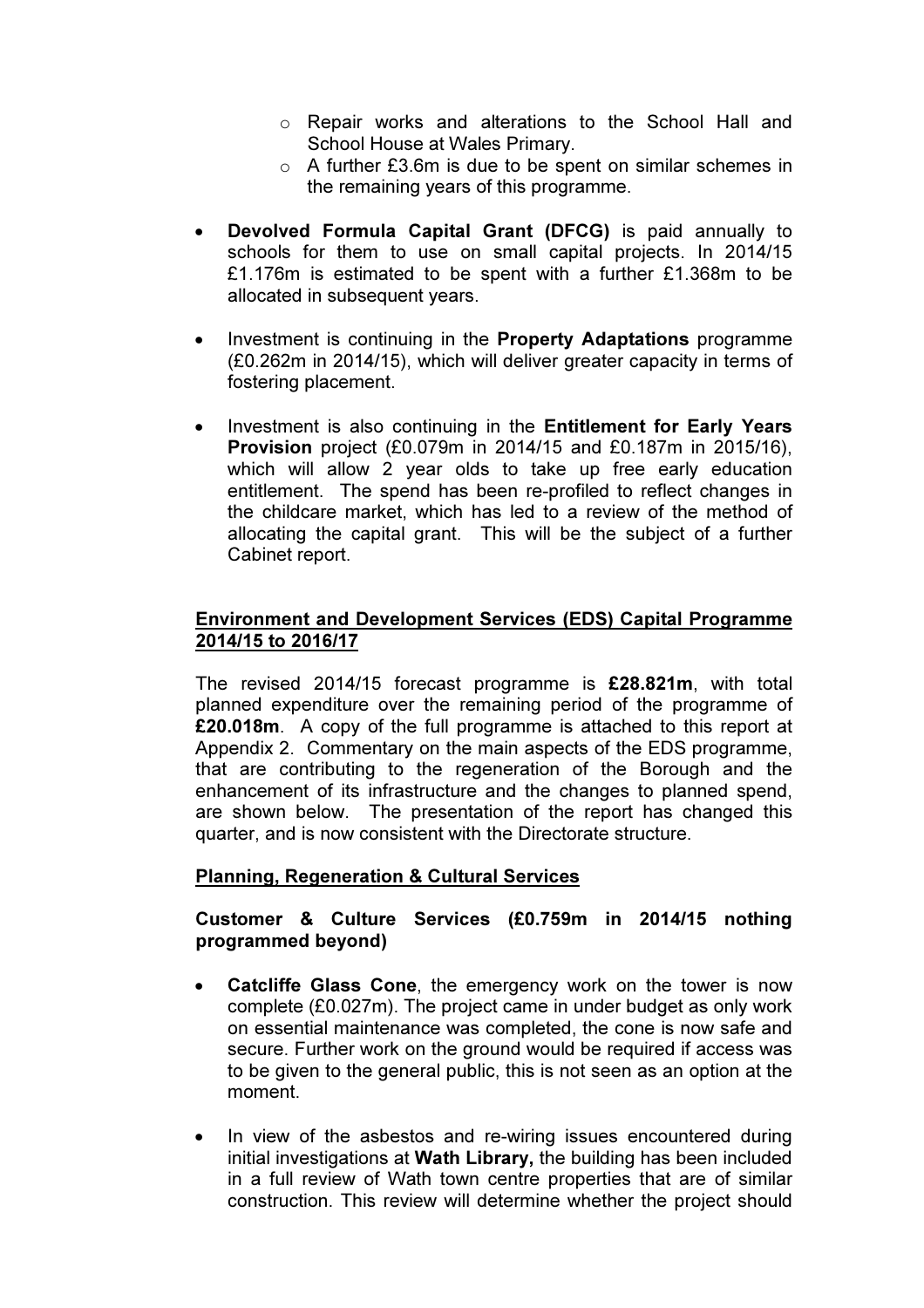proceed in 2014/15. £0.155m has been assumed in the 2014/15 capital programme at this stage.

- Library and Customer Services have been working with **Brinsworth** Parish Council and colleagues in Asset Management for some time to develop options to sustain and improve the **library** service within the area. Following consultation within the local community, the Parish Council are leading on and have submitted bids for external funding to support the development. In addition there is an existing Section 106 allocation of £124,800 allocated to the delivery of library services within Brinsworth. £0.499m has been assumed in the 2014/15 capital programme at this stage and progress will be closely monitored.
- Work has been carried out in a number of locations, including Dinnington and Swinton, following the co-location of libraries and customer service centres. Active prioritised projects cover sites across the Borough and are dependent upon public stakeholder consultation. Library facilities (£0.078m in 2014/15).

# Regeneration (£1.363m in 2014/15 nothing programmed beyond)

- Rotherham Townscape Heritage Initiative (THI) (£1.017m in 2014/15) continues to deliver improvements to the town centre, investing in the renovation of shop frontages, structural works and roof replacements. Works being undertaken include The Three Cranes, George Wright Building and 29-29a High Street, which are expected to be completed by March 2015. Work on these projects has involved significant structural repair to the building fabric, along with the reinstatement of architectural details.
- The High Street Public Realm (£0.335m in 2014/15) improvements to the street itself have also taken place in 2014/15, with the final section to start once scaffolding to the last building is removed.

#### Business Retail & Investment (£4.420m in 2014/15 nothing programmed beyond)

• The full purchase of two new business investment units at R-Evolution on the Advanced Manufacturing Park, from Harworth Estates, was completed on the  $26<sup>th</sup>$  November 2014 (£4.331m in 2014/15). The Council has accepted an offer from X-Cel Superturn (GB) Limited for Unit 3 and is currently finalising the sale. It is hoped that this will be completed before Christmas. An offer has also been received for Unit 4, and this will be the subject of a further Cabinet Report.

#### Streetpride Services

Leisure & Community Services (£0.714m in 2014/15 £0.359m in 2015/16)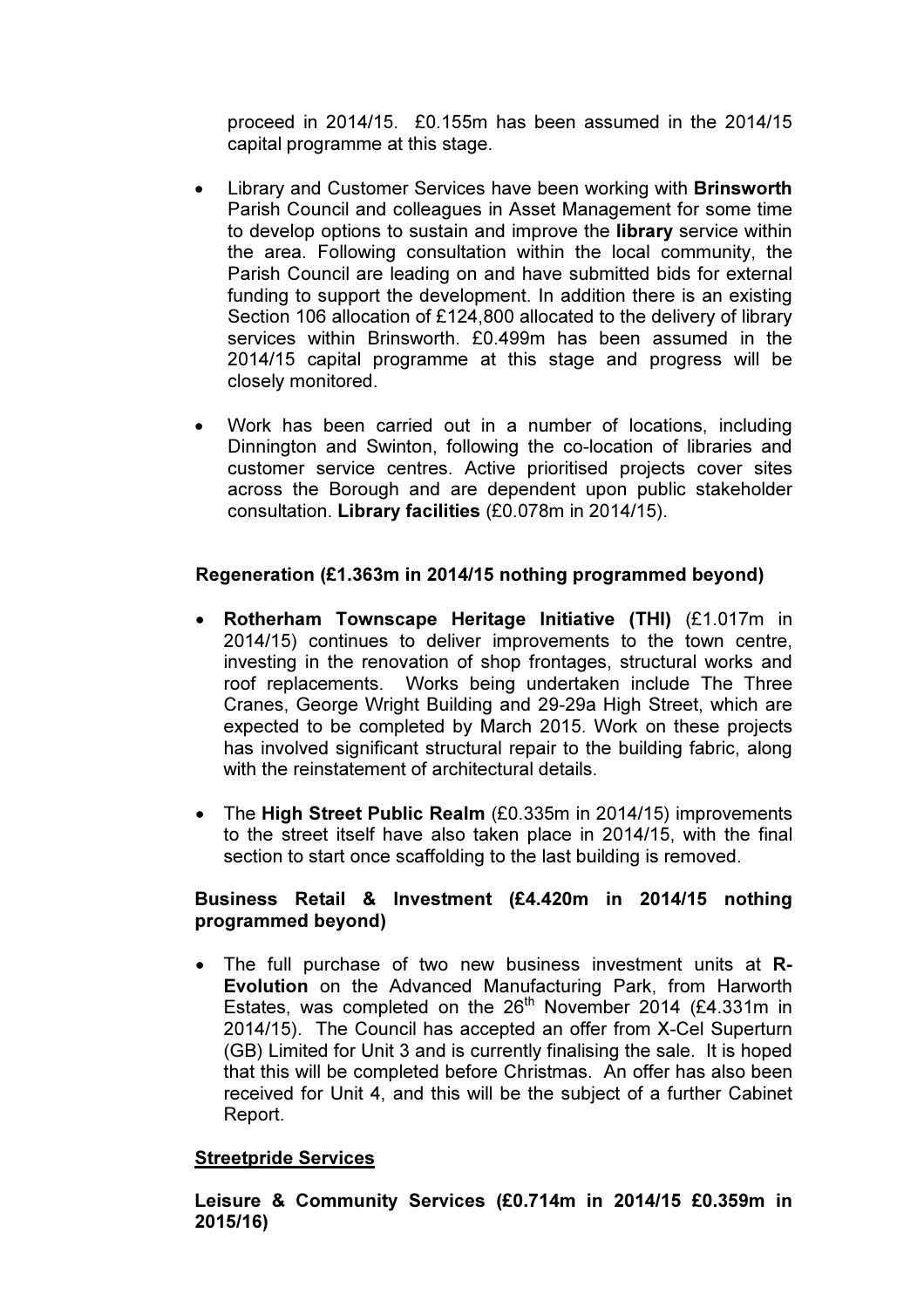- Caged Vehicle Replacement (£0.312m 2014/15) Purchase of 10 caged vehicles, used to support litter bin emptying and litter picking operations, and 1 HIAB vehicle used to support fly tip removal operations.
- Firsby Reservoir Phase 2 (£0.043m 2014/15, £0.082m 2015/16) Works to discontinue Firsby Reservoir have started addressing the siltation problems at the head of the reservoir, and will then move on to address access problems. Works under the direction of the reservoir engineer are still being discussed, and are now planned for the spring, so the project will now run over two financial years.
- Rother Valley Country Park Facilities (£0.241m 2014/15) This project to deliver a new classroom and cycle centre in the park is almost complete.
- Thrybergh Country Park Phased Improvements (£0.036m 2014/15, £0.100m 2015/16) This project will provide a new indoor soft play area and ice cream parlour, an extension of the outdoor play facility, and remodelling of the car park, café front and lakeside.

### Network Management (£7.602m 2014/15, £4.854m 2015/16, £3.402m 2016/17)

- Street Lighting (£2.783m 2014/15) Includes the LED Lanterns (£1.208m 2014/15) and column replacement programme (£0.550m 2014/15). Two schemes to improve the lighting infrastructure and reduce energy costs.
- Protracted negotiations over the Drainage Works on Don Street are on-going. There are a number of works being considered including the flood defence and the section 278 road improvements, whereby other funding or partnership contributions are being negotiated. Service estimate that the earliest start for the works will now be April 2015 (£0.627m 2015/16). Therefore the works have been slipped in the programme.
- Flood alleviation schemes are almost complete in Wath upon Dearne (£0.345m in 2014/15), which is replacing defective trash screens at the head of the culverted watercourses, with more appropriately designed and maintained screens.
- Aston, Aughton and Swallownest Phase 1 scheme (£0.204m in 2014/15) which is providing individual flood protection to thirty properties and involves the replacement of defective screens at the head of the culverted water course. Works are due for completion at the end of December 2014.
- Aston, Aughton and Swallownest Phase 2 scheme. The Environment Agency has given permission to carry out a phase 2 of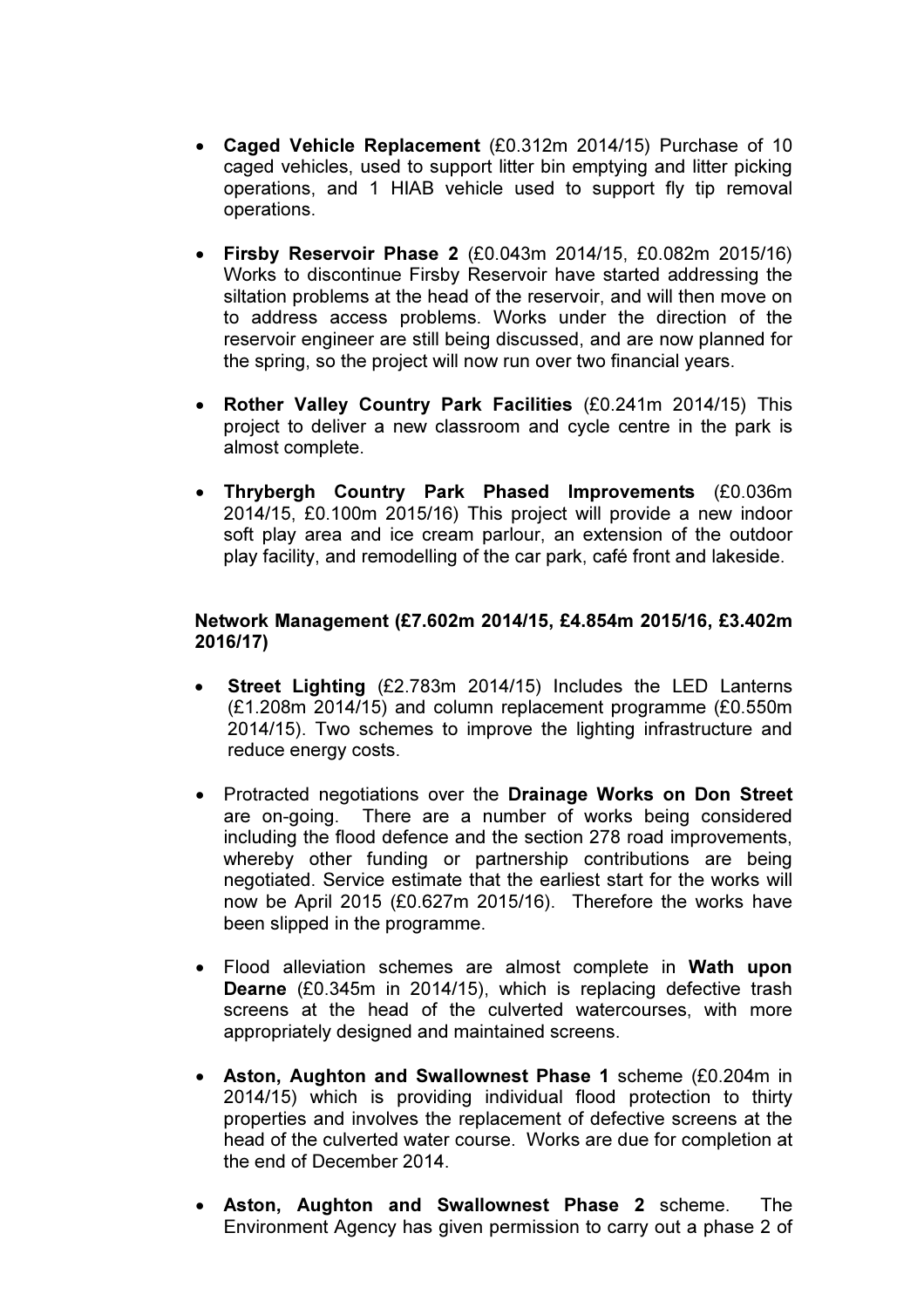the scheme. The works will follow on from phase 1 and should commence in January 2015, to be completed by the end of March 2015 (£0.145m 2014/15).

• Highways Delivery (£4.092m 2014/15). The Local Transport Plan (LTP) maintenance block settlement for 2015/16 to 2020/21 has not been finalised by Government and disseminated to local authorities as yet. It is anticipated that RMBC will receive 75% of the allocation as of right, which is likely to be around the existing settlement value. The remaining 25% is likely to be a competitive bidding process, with no guarantees of success.

#### Transportation & Highways (£13.049m 2014/15, £5.112m 2015/16, £0.527m 2016/17)

Funding in 2015/16 is only indicative at the moment with the LTP allocation currently at £1.146m and STEP 2 Access to Employment, Local Sustainable Transport Fund (LSTF) at £0.500m. The STEP 2 programme aims to deliver exemplar sustainable transport. The funding will be used to deliver improved walking and cycling access into Rotherham Town Centre and highway improvements on the A630 Centenary Way around Rotherham Town Centre.

There has been no indication from the PTE as to what funding they may provide, and 2016/17 figures for all funding have yet to be released.

- Connectivity (£1.694m 2014/15) Significant funds have been allocated towards improving the canal towpath between Sheffield and Rotherham, improvements to High Street to make the route accessible to cyclists, which is also linked to the THI scheme, and the provision of a controlled pedestrian crossing on Fenton Road for pedestrians and cyclists, with improvements to adjacent footways and bus stops.
- Network Management (£0.672m 2014/15) The key project is the improvement of the approach to Rotherway roundabout, to create a third lane on the approach from Canklow, as well as on the circulatory carriageway of the roundabout. There are also funds for demand management schemes, such as residents' only parking on the Duke of Norfolk estate, adjacent to the hospital.
- Local Safety Schemes (£0.782m 2014/15) Funds have been allocated to delivering improvements at Nether Haugh, to address accident issues, together with works at Upper Haugh. There are also works linked to the maintenance of the highway at Ferham Road, Masbrough.
- Bus Projects (£2.031m 2014/15) Works are focussed around improving journey times and reliability on the A633 between Rotherham town centre and Rawmarsh. Improvements have been carried out in the Parkgate district centre, with further works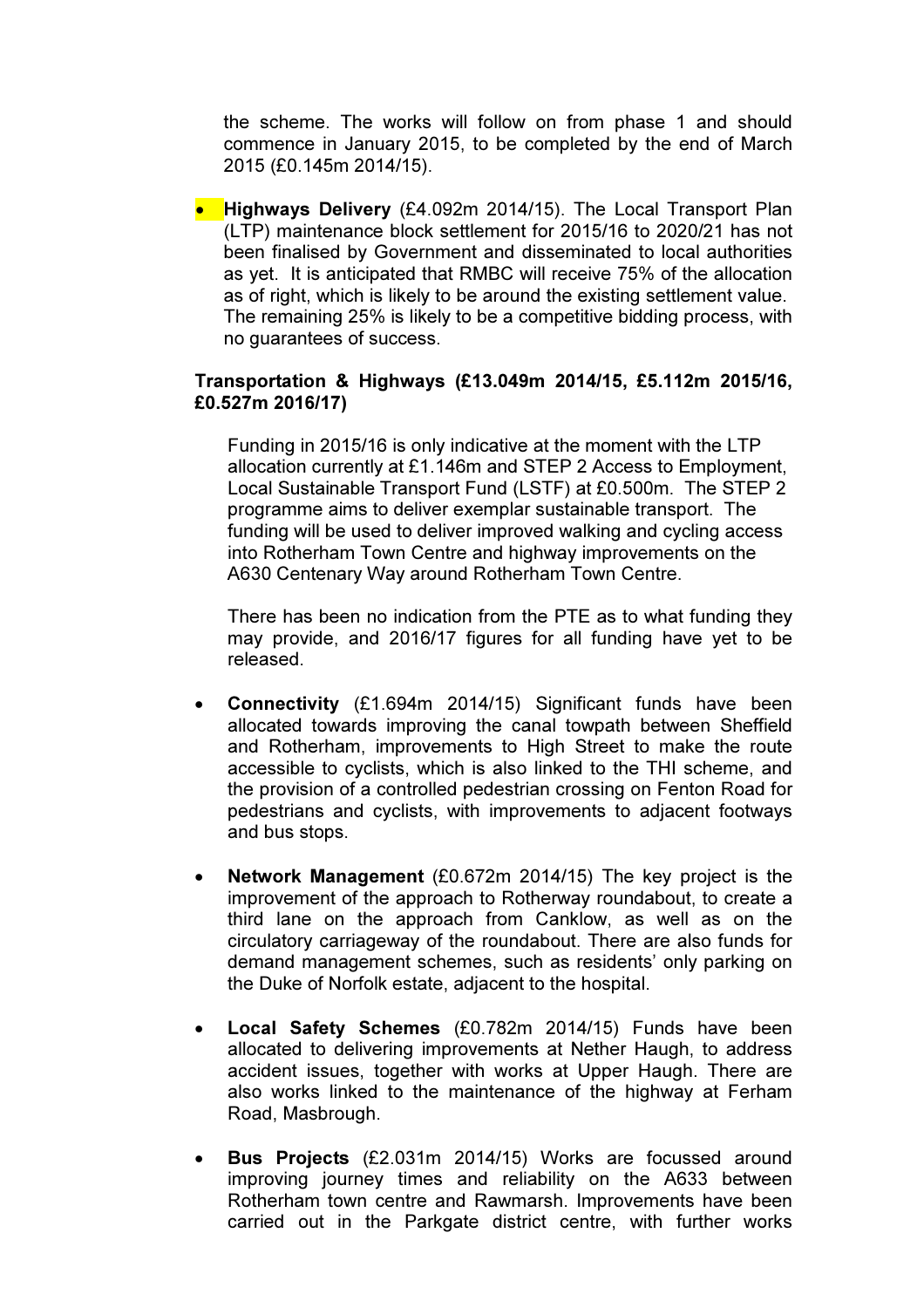proposed at Taylors Lane roundabout, Retail World and Rotherham Road near the former 'Ruscon' site.

- Smarter Choices (£0.223m 2014/15) These projects involve the South Yorkshire trial of a hydrogen powered vehicle and the provision of cycle shelters in schools and places of work.
- The A57 Improvement Scheme (£1.300m in 2014/15) Completion of the scheme was certified on the 12<sup>th</sup> May 2014. The project has provided a dual carriageway and new roundabout, together with associated shared use footways and cycleways, including a new pedestrian, cyclist and horse signalised crossing. It is anticipated that some of the compensations for land acquisitions will not be agreed and paid until 2015/16 and landscape/planting mitigation works are to be delayed until the summer.
- Pinch Point Pool Green roundabout (£4.032m 2014/15). Replacement of the Main Street Roundabout with a signalised junction. The most significant elements of the scheme are the widening of the Centenary Way approaches to 3 lanes, and accommodating the right turn movements from Main Street and Centenary Way. Works are underway.
- Pinch Point Old Flatts Bridge (£2.175m 2014/15). Replacement of "Old Flatts Bridge" on the A630 Sheffield Parkway. Works commenced on the  $29<sup>th</sup>$  September with a 56 week programme scheduled.

#### Audit & Asset Management

#### Corporate Property Unit (£0.913m 2014/15 nothing programmed beyond)

- The Ancillary Services Building project (£0.195m in 2014/15) has completed, leading to the relocation of the York and Lancaster Regimental Museum and works to improve customer access and the overall visitor experience.
- Work on the Bailey House Renovation project (£0.289m in 2014/15) continues. Work is to be carried out to address issues which include the leaking plant room roof, the heating of offices and the replacement of fire doors. The intention is to then move services from both Station Road and Canklow Depots, allowing those facilities to be closed. The overall cost of the works has increased by £0.034m. This is as a result of unexpected additional electrical works to up-grade the emergency lighting system, the removal of asbestos and additional works to replace fire doors. These additional works are to be funded from revenue savings from closing Station Road.
- The Demolition of Former Council Offices (£0.115m in 2014/15) on Doncaster Gate is complete, this will help enhance the value of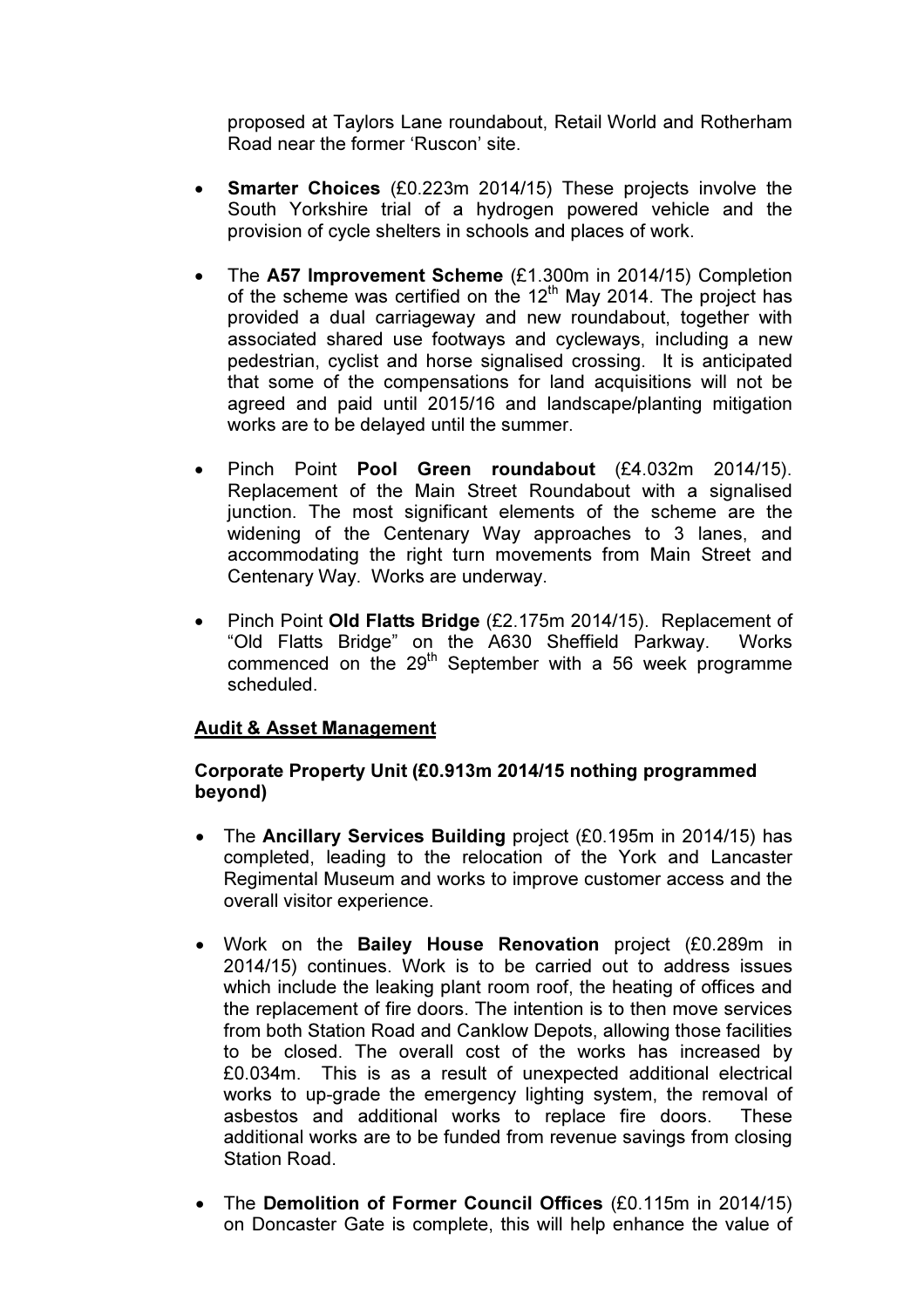the site for future disposal and mitigate ongoing maintenance and security costs.

• Aston CSC works to accommodate Dinnington MacAlloy Staff (£0.280m 2014/15). This involves the adaptation of the Aston Joint Service Centre to accommodate additional staffing; the works will generate revenue savings of £40,000 per year. This work is now complete.

#### Neighbourhoods and Adults Services Capital Programme 2014/15 to 2016/17

The forecast spend for 2014/15 is £36.449m, with a further £58.237m planned in the remainder of the programme. A copy of the full revised programme is attached to this report at Appendix 3.

# Adult Services

The Service is estimated to spend £1.178m in 2014/15, the main projects being:

- The **Assistive Technology** scheme continues to its completion (£0.460m in 2014/15). This will enable people requiring care support services to live independently within their own homes through the purchase of telecare equipment. This equipment includes fall detectors and monitoring alarms.
- The REWS (Rotherham Equipment and Wheelchair Service) Equipment programme continues to its completion (0.190m in 2014/15). This involves the purchase of equipment, after Occupational Therapist assessment, to support people within their own homes. Equipment will include a range of specialist bath and shower aids and mattresses and will be managed by Rotherham Foundation Hospital Trust.
- Rothercare Alarms The replacement of 700 existing alarms, with approval having been given to upgrade the existing community alarm units (purchase 4,500 units at a cost of £0.526m) in 2014/15.

#### Neighbourhoods Services

For 2014/15 the Service is estimated to spend £35.271m with a further £58.237m to be invested during the remaining period of the current programme.

A copy of the existing programme is attached to this report at Appendix 3 and the most notable items are detailed below.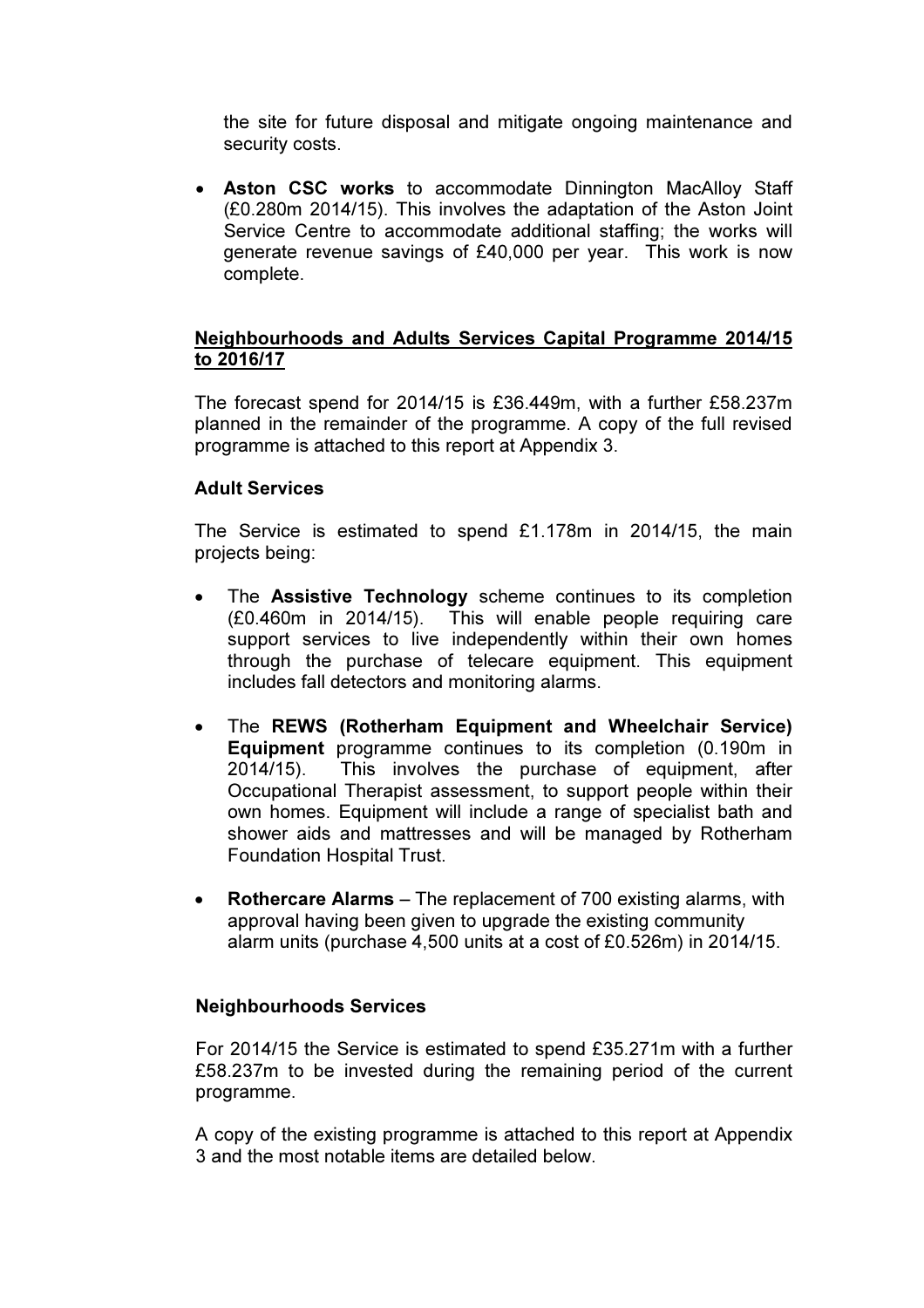Improving Council Housing & Housing Services - The programme for 2014/15 is estimated to spend £29.680m. Notable current and planned investments in this area are:

Refurbishment Works (£12.986m in 2014/15). This budget is funding works for internal and external refurbishments to properties. Internal works include elements such as new kitchens and bathrooms. External elements include re-roofing, external render, fascia's, soffits & bargeboard replacements and outhouse improvements.

Environmental Works (£1.719m in 2014/15) – This budget will fund a variety of projects throughout the Borough, currently subject to consultation with tenants and members. Works funded through this scheme will include bin store improvements, shrub bed enhancements, off street parking and footpath re-surfacing. The increase in funding from the previous report is to cover additional schemes now to be delivered within the current financial year, namely security improvements at Wharncliffe Flats.

Decent Homes Void Programme (£2.700m in 2014/15). This budget is to fund major voids where the cost exceeds £4,000. This often occurs when a previous tenant has refused decency works, so properties require new kitchens and bathrooms prior to re-letting. The reduction in budget from the previous report is due to lower volumes of major voids.

The Replacement of Central Heating programme (£3.761m in 2014/15). There is an ongoing programme of Central Heating replacements in order to reduce the revenue burden, as a result of increasing repairs to Buderus and Alpha boilers.

The New Integrated Housing Management IT System (£0.274m in 2014/15 and £0.169m in 2015/16). This budget is to fund the purchase and implementation of the new integrated Housing Management System. Cabinet member for Safe and Attractive Neighbourhoods has approved additional costs of £0.241m to be funded from the HRA, at the meeting of 16 June 2014. The budget was not amended in the previous report, as it was felt that the costs could have been funded from slippage elsewhere within the HRA programme. This position has now been updated.

Non-traditional Investment (£1.400m in 2014/15). This budget is to complete the external refurbishment and insulated render works to nontraditional properties. This is part of an ongoing programme to extend the life of non-traditional stock by circa 25 years.

Strategic Acquisitions (£1.537m in 2014/15 and £1.299m in 2015/16). This funding is part of a multiyear commitment to acquire properties to add to the council's social housing stock through the 30 Year HRA Business Plan. The Council purchased 6 properties in June 2014 at Willow Tree Way, Wickersley at a cost of £0.434m. The budget in respect of the Barber's Avenue development has been reprofiled into 2015/16. HCA grant of £0.437m has been received in respect of this development.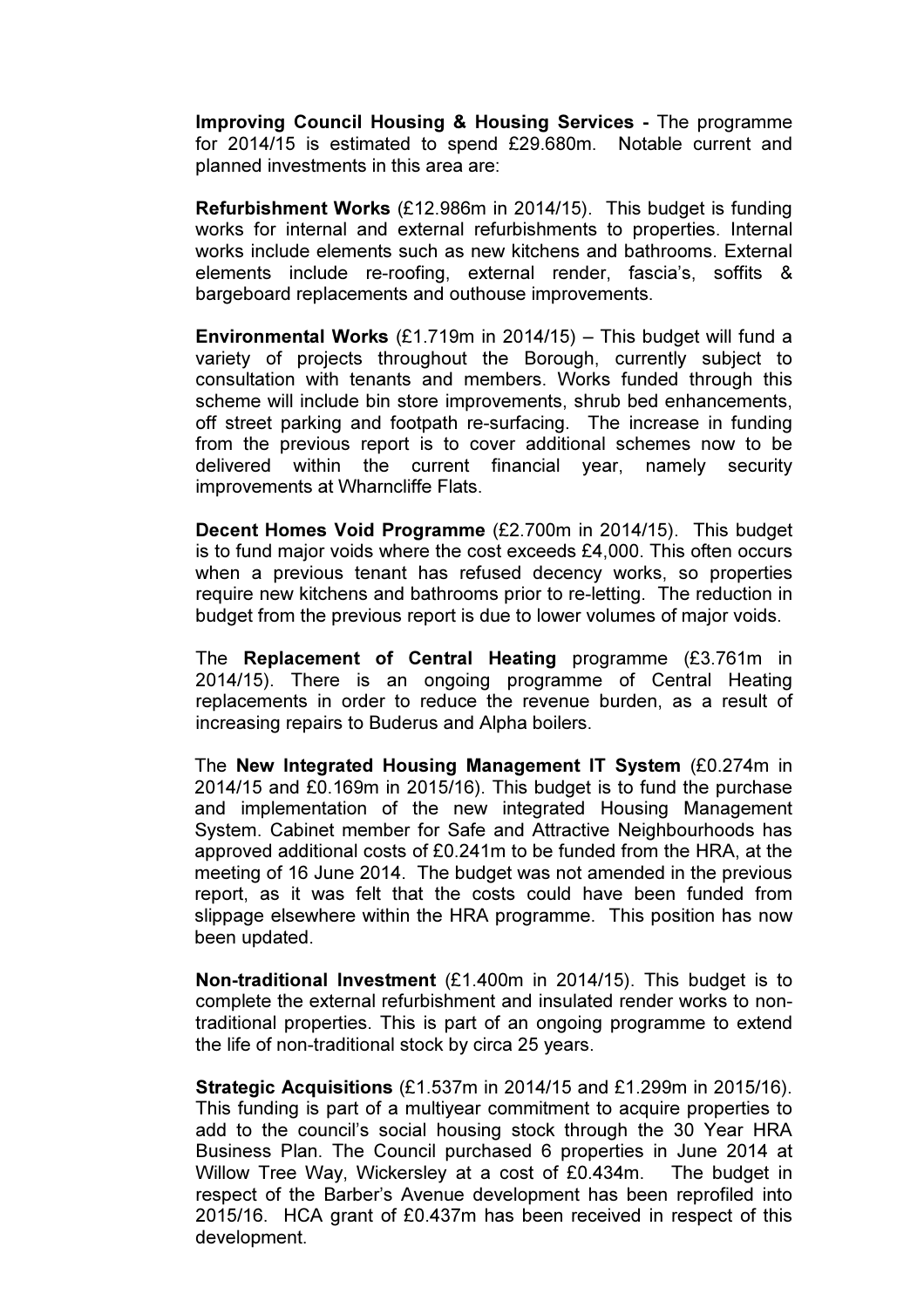Fair Access To All: Disabled Adaptations (£4.094m in 2014/15) – This will fund the ongoing provision of disabled adaptations to council and private dwellings. At the end of September 2014 spend on public sector adaptations was £0.722m with a total of 254 completions. For the same period, spend on private sector adaptations was £0.827m with 177 completions. Eligibility criteria are being reviewed, as there is likely to be pressure on this service in the future.

Investment into Neighbourhood Regeneration & Renewal (£1.429m in 2014/15) is continuing with the most notable projects being:

Canklow Phase 1 & 2 (£0.351m in 2014/15, £0.370m in 2015/16). This is a multi-year programme of activity to regenerate an area within Canklow through Housing Market Renewal. The project is focused on demolition, buy back and refurbishment of public and private sector properties in the area. The re-profiling of the budget is due to delays in the acquisition and demolition of the remaining properties on the site.

Bellows Road, Rawmarsh, Service Centre Clearance (£0.400m in 2014/15). This is an ongoing Housing Market Renewal scheme and includes the construction of new shop units and the provision of new housing within the area. At the present time a planning application and lease agreement are pending for the re-location of a telephone mast. Asbestos surveys and removal are all outstanding on the multi-storey car park and require completion prior to demolition. As a result, £0.192m of the budget has been slipped into 2015/16.

Garage Site Investment (£0.250m in 2014/15) - This will fund improvement works to garage sites across the Borough. Works will include re-surfacing to the highway, re-roofing, new doors and general environmental improvements.

#### Resources Capital Programme 2014/15 to 2016/17

The Council continues to invest in its ICT infrastructure as part of its ICT Strategy, with £2.194m estimated to be spent in 2014/15 and a further £0.940m estimated to be spent in the following 2 years. The figure has increased from the previous report, as it now includes some schools' IT spend, funded by school contributions. The Strategy is focussed on ensuring the Council is able to support effectively the services it delivers and promote new, innovative, ways of working that will result in greater efficiencies and effectiveness. The most notable projects are:

- o Developing Customer Access and On-line Self Service. Making customers' data available on-line in a secure way to improve customer service and realise efficiencies by moving transactions from more expensive contact channels.
- o Upgrading Key Financial Management Systems to support ongoing improvements to the Council's financial management capability.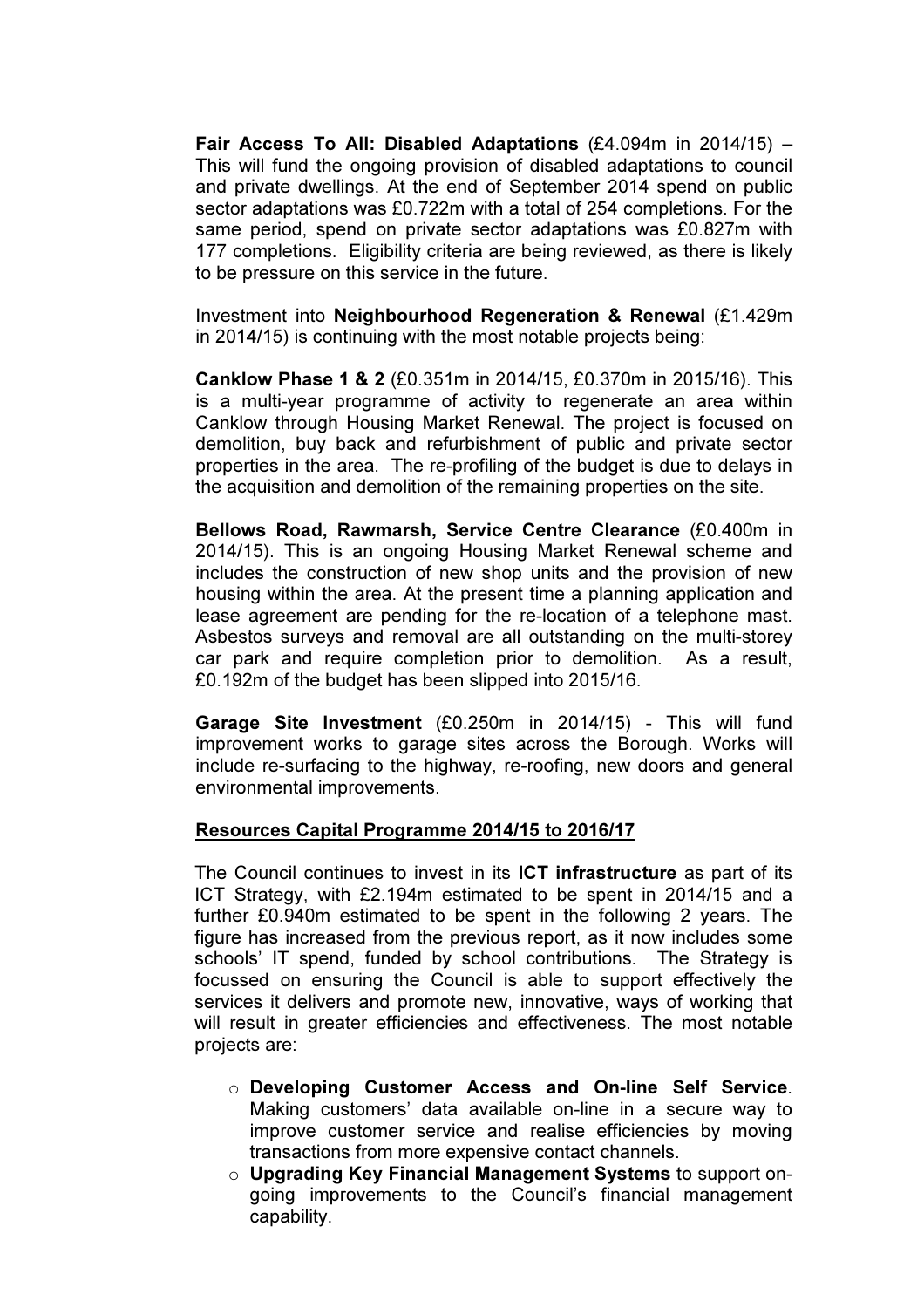- o The Electronic Document Records Management project, designed to enable staff to access the information they need to do their jobs from any location and to reduce the amount of paper document storage.
- $\circ$  The Migration of the Council's Data Network to new providers and the deployment of new networking equipment, enabling continued delivery of faster broadband services.

Other Resources expenditure includes a further £300,000 secured capital loan facility and a £190,000 capital grant for the ongoing High Street re-development in the Town Centre.

In addition, the Cabinet meeting of  $9<sup>th</sup>$  July 2014 agreed to underwrite a total of £1.596m, along with a contingency budget of £0.124m, spread over the next three years, in respect of the Broadband Delivery UK (BDUK) Project, which will further enhance the provision of high speed broadband across South Yorkshire. At this stage it is expected that SCR Infrastructure Funding will be available for this project, but approval for the use of this funding will not be known until early in the New Year. This spend has been reprofiled to reflect the fact that contributions from DCMS will be made first. It is estimated that £0.050m will be incurred in 2014/15 on consultants fees in respect of the procurement, this represents Rotherham's 25% share.

#### 7.3 Funding of the Programme

|                                                               | The table shown below outlines the funding strategy associated with the |
|---------------------------------------------------------------|-------------------------------------------------------------------------|
| schemes profiled above and detailed in the Appendices 1 to 4. |                                                                         |

| <b>Funding</b> | 2014/15         | 2014/15  | 2015/16         | 2015/16         | 2016/17         | 2016/17       |  |
|----------------|-----------------|----------|-----------------|-----------------|-----------------|---------------|--|
|                | <b>Estimate</b> | Variance | <b>Estimate</b> | <b>Variance</b> | <b>Estimate</b> | Variance      |  |
|                |                 | from     |                 | from            |                 | from          |  |
|                |                 | Last     |                 | Last            |                 | Last          |  |
|                |                 | Report   |                 | <b>Report</b>   |                 | <b>Report</b> |  |
|                | £m              | £m       | £m              | £m              | £m              | £m            |  |
| Grants &       | 32.269          | $-0.738$ | 14.743          | $+5.855$        | 6.373           | $+2.750$      |  |
| Contributions  |                 |          |                 |                 |                 |               |  |
| Unsupported    | 11.143          | $-4.892$ | 13.537          | $+0.461$        | 2.533           | $+0.281$      |  |
| Borrowing      |                 |          |                 |                 |                 |               |  |
| Usable         | 6.187           | $+3.773$ | 1.649           | $+1.317$        | 1.100           | $+0.768$      |  |
| Capital        |                 |          |                 |                 |                 |               |  |
| Receipts       |                 |          |                 |                 |                 |               |  |
| Major          | 21.568          | $+0.002$ | 20.561          | $-0.303$        | 19.444          | $-1.220$      |  |
| <b>Repairs</b> |                 |          |                 |                 |                 |               |  |
| Allowance      |                 |          |                 |                 |                 |               |  |
| (HRA)          |                 |          |                 |                 |                 |               |  |
| Revenue        | 8.742           | $+0.051$ | 6.139           | $+0.090$        | 6.087           | 0             |  |
| Contributions  |                 |          |                 |                 |                 |               |  |
| <b>Total</b>   | 79.915          | $-1.798$ | 56.629          | $+7.420$        | 35.537          | $+2.579$      |  |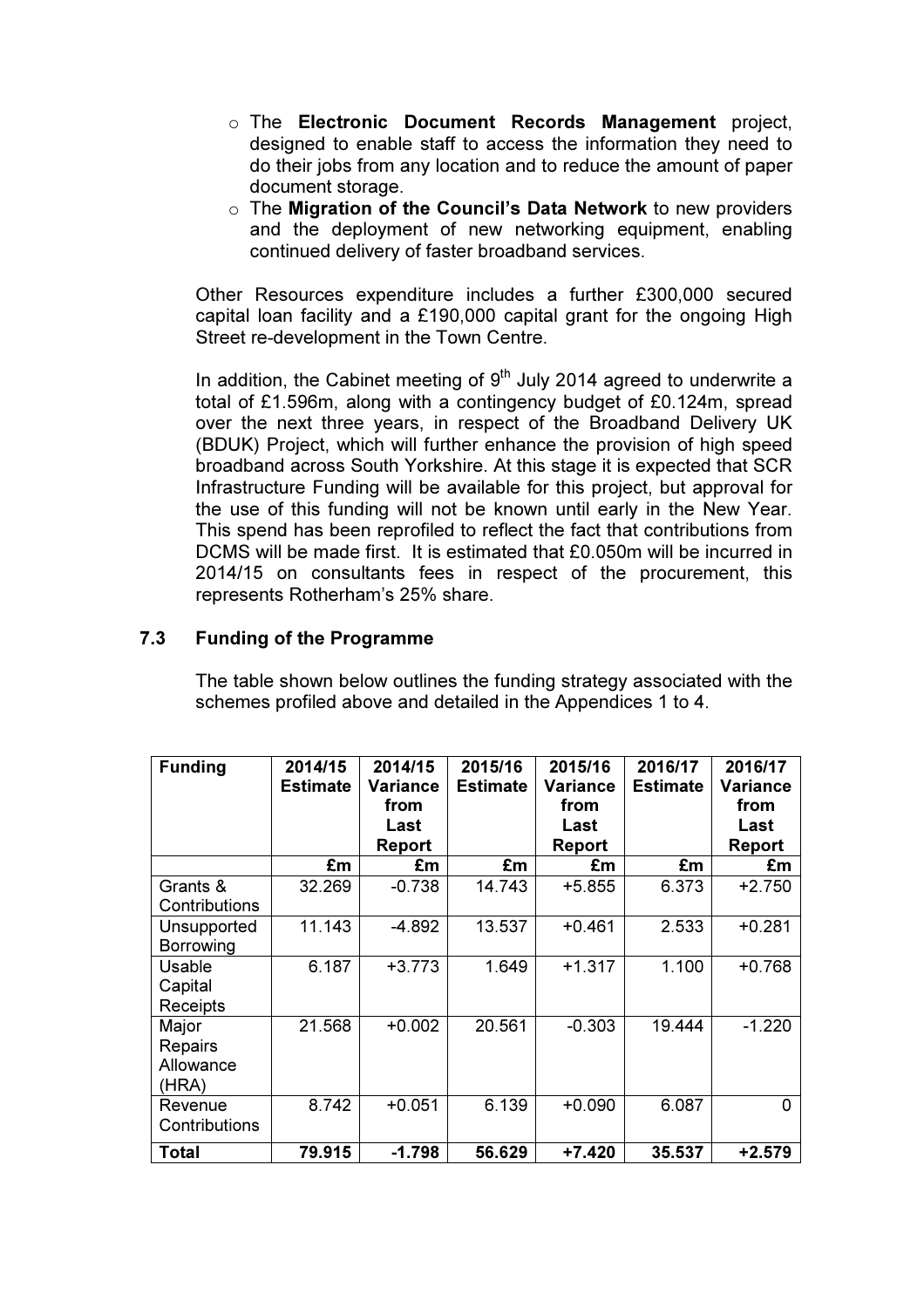### 7.3 Amount of Capital Expenditure on a Ward Basis

The table shown below shows the expenditure associated with the schemes profiled above, and detailed in the Appendices 1 to 4, on a Ward basis.

|                                             | 2014/15<br><b>Previous</b><br>Report | 2014/15<br><b>Revised</b><br><b>Estimate</b> | 2014/15<br>Variance<br>to<br><b>Previous</b><br>Report | 2015/16<br><b>Previous</b><br>Report | 2015/16<br><b>Revised</b><br><b>Estimate</b> | 2015/16<br>Variance<br>to<br><b>Previous</b><br>Report | 2016/17<br><b>Previous</b><br>Report | 2016/17<br><b>Revised</b><br><b>Estimate</b> | 2016/17<br>Variance<br>to<br><b>Previous</b><br>Report |
|---------------------------------------------|--------------------------------------|----------------------------------------------|--------------------------------------------------------|--------------------------------------|----------------------------------------------|--------------------------------------------------------|--------------------------------------|----------------------------------------------|--------------------------------------------------------|
| ANSTON & WOODSETTS                          | 332                                  | 372                                          | 41                                                     | 0                                    | 0                                            | 0                                                      | 0                                    | 0                                            | 0                                                      |
| <b>BOSTON CASTLE</b>                        | 8,038                                | 6,864                                        | $-1,174$                                               | 925                                  | 1,942                                        | 1,017                                                  | 0                                    | 0                                            | 0                                                      |
| <b>BRINSWORTH &amp;</b><br><b>CATCLIFFE</b> | 3.129                                | 7,099                                        | 3,970                                                  | 1,744                                | 1,744                                        | 0                                                      | $\Omega$                             | 0                                            | 0                                                      |
| <b>DINNINGTON</b>                           | 171                                  | 170                                          | $-1$                                                   | 0                                    | 0                                            | 0                                                      | 0                                    | 0                                            | 0                                                      |
| <b>HELLABY</b>                              | 2,089                                | 2,144                                        | 55                                                     | 1,303                                | 1,303                                        | 0                                                      | 0                                    | 0                                            | 0                                                      |
| <b>HOLDERNESS</b>                           | 1.021                                | 1,103                                        | 82                                                     | 100                                  | 169                                          | 69                                                     | 0                                    | 0                                            | 0                                                      |
| <b>HOOBER</b>                               | 186                                  | 1,324                                        | 1,138                                                  | 0                                    | 0                                            | 0                                                      | 0                                    | 0                                            | 0                                                      |
| <b>KEPPEL</b>                               | 300                                  | 459                                          | 159                                                    | 0                                    | 0                                            | 0                                                      | 0                                    | 0                                            | 0                                                      |
| <b>MALTBY</b>                               | 1.054                                | 1.011                                        | $-43$                                                  | 0                                    | 0                                            | 0                                                      | 0                                    | 0                                            | 0                                                      |
| <b>RAWMARSH</b>                             | 2,135                                | 2,172                                        | 37                                                     | 1,268                                | 1,460                                        | 192                                                    | 160                                  | 160                                          | 0                                                      |
| <b>ROTHER VALE</b>                          | 438                                  | 387                                          | $-51$                                                  | 0                                    | 53                                           | 53                                                     | 0                                    | $\Omega$                                     | 0                                                      |
| <b>ROTHERHAM EAST</b>                       | 1,739                                | 1,840                                        | 101                                                    | 3,839                                | 4,889                                        | 1,050                                                  | 0                                    | 0                                            | 0                                                      |
| <b>ROTHERHAM WEST</b>                       | $\overline{c}$                       | 76                                           | 74                                                     | 0                                    | 0                                            | 0                                                      | $\Omega$                             | 0                                            | 0                                                      |
| <b>SILVERWOOD</b>                           | 129                                  | 273                                          | 144                                                    | 0                                    | 182                                          | 182                                                    | 0                                    | 0                                            | 0                                                      |
| <b>SITWELL</b>                              | $\Omega$                             | 195                                          | 195                                                    | 0                                    | 0                                            | 0                                                      | 0                                    | 0                                            | 0                                                      |
| <b>SWINTON</b>                              | 10                                   | 135                                          | 125                                                    | 0                                    | 0                                            | 0                                                      | 0                                    | 0                                            | 0                                                      |
| VALLEY                                      | 1.364                                | 1,374                                        | 10                                                     | $\Omega$                             | 0                                            | 0                                                      | 0                                    | 0                                            | 0                                                      |
| <b>WALES</b>                                | 795                                  | 1,097                                        | 302                                                    | 250                                  | 250                                          | 0                                                      | $\Omega$                             | 0                                            | $\Omega$                                               |
| <b>WATH</b>                                 | 1.631                                | 628                                          | $-1.003$                                               | 0                                    | 35                                           | 35                                                     | 0                                    | 0                                            | 0                                                      |
| <b>WICKERSLEY</b>                           | 205                                  | 271                                          | 66                                                     | 60                                   | 50                                           | $-10$                                                  | $\Omega$                             | 0                                            | 0                                                      |
| <b>WINGFIELD</b>                            | 47                                   | 17                                           | $-30$                                                  | 0                                    | 45                                           | 45                                                     | 0                                    | 0                                            | 0                                                      |
| <b>ALL WARDS</b>                            | 56,898                               | 50,904                                       | $-5,994$                                               | 39,720                               | 44,507                                       | 4,787                                                  | 32,798                               | 35,377                                       | 2,579                                                  |
|                                             |                                      |                                              |                                                        |                                      |                                              |                                                        |                                      |                                              |                                                        |
| <b>TOTAL</b>                                | 81,713                               | 79,915                                       | $-1,798$                                               | 49,209                               | 56,629                                       | 7,420                                                  | 32,958                               | 35,537                                       | 2,579                                                  |

# 8. Financial Implications

These are contained within the body of this report. Any revenue implications from the revised programme have been fully reflected in the Council's latest 2014/15 revenue forecast and its updated Medium Term Financial Strategy.